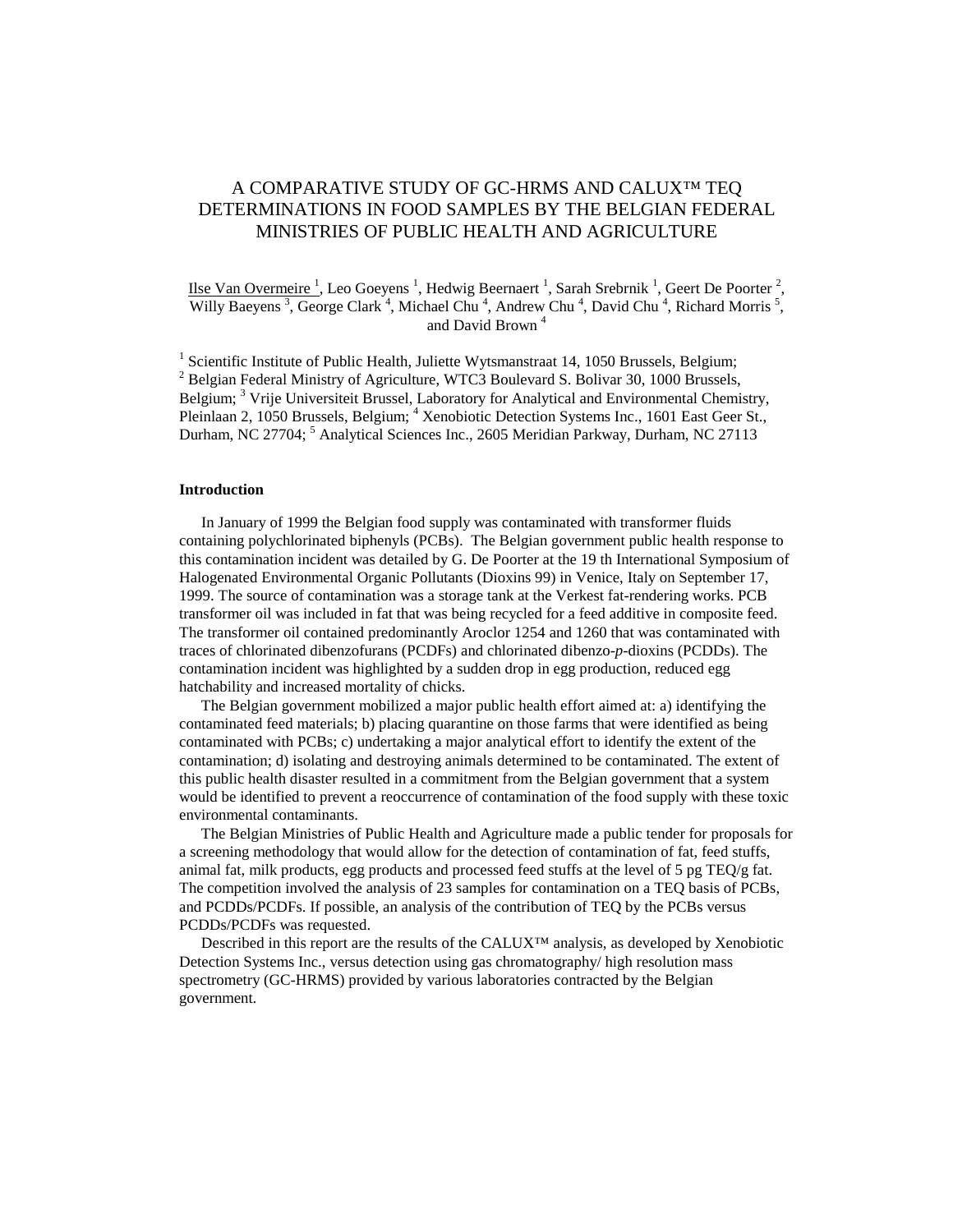### **Materials and Methods**

The samples were prepared by the Belgian Ministries of Public Health and Agriculture. They included 2 animal fat samples, a chicken fat sample, 5 porcine fat samples, 3 samples of feed stuff, 4 samples of eggs, 4 milk samples and 4 serum samples. A subsample of all of these samples and one serum sample were sent to each participating laboratory for analysis.

CALUX<sup>™</sup> Analysis: 1 gram aliquots of each sample were weighed out and extracted with a mixture of methylene chloride/hexane; "total organic extractable lipids" were quantified by gravimetric analysis. The extract was processed through a patent pending sample preparation procedure to concentrate contaminating PCBs or PCDDs/PCDFs in the sample.<sup>1</sup> The sample extract in DMSO was applied to the patented genetically engineered cell line which contains the firefly luciferase gene under trans-activational control of the aryl hydrocarbon receptor for the detection and relative quantification of PCDDs, PCDFs, and coplanar PCBs.<sup>2</sup>

GC-HRMS Analysis: GC/HRMS determinations of the contamination of the samples were performed by standard methods for quantification of isomer specific concentrations in the sample such as EPA method  $8290.3$  TEQ contamination of the sample was estimated by multiplying isomer specific concentrations by the TEF values of the WHO.<sup>4</sup>

### **Results and Discussion**

## *CALUXTM versus GC-HRMS data*

In Figure 1 the results of the analyses of 19 samples (fat (8), feed stuff (3), eggs (4), and milk (4)) by the CALUX<sup>TM</sup> method and by GC-HRMS are represented on a lipid adjusted basis. A value of 0.25 pg TEQ/g lipid (1/2 DL) was assigned to 3 results that were not detected by  $CALUX^{TM}$ . The Spearman's Rank correlation coefficient between the CALUX<sup>TM</sup> and GC-HRMS values is  $0.8875$  ( $p < 0.0001$ ). This demonstrates that the results of both analysis methods are highly correlated. It suggests that the CALUX™ analyses are predictive for GC-HRMS results and may serve as a rapid and sensitive screen for dioxin contamination in feed and food samples.



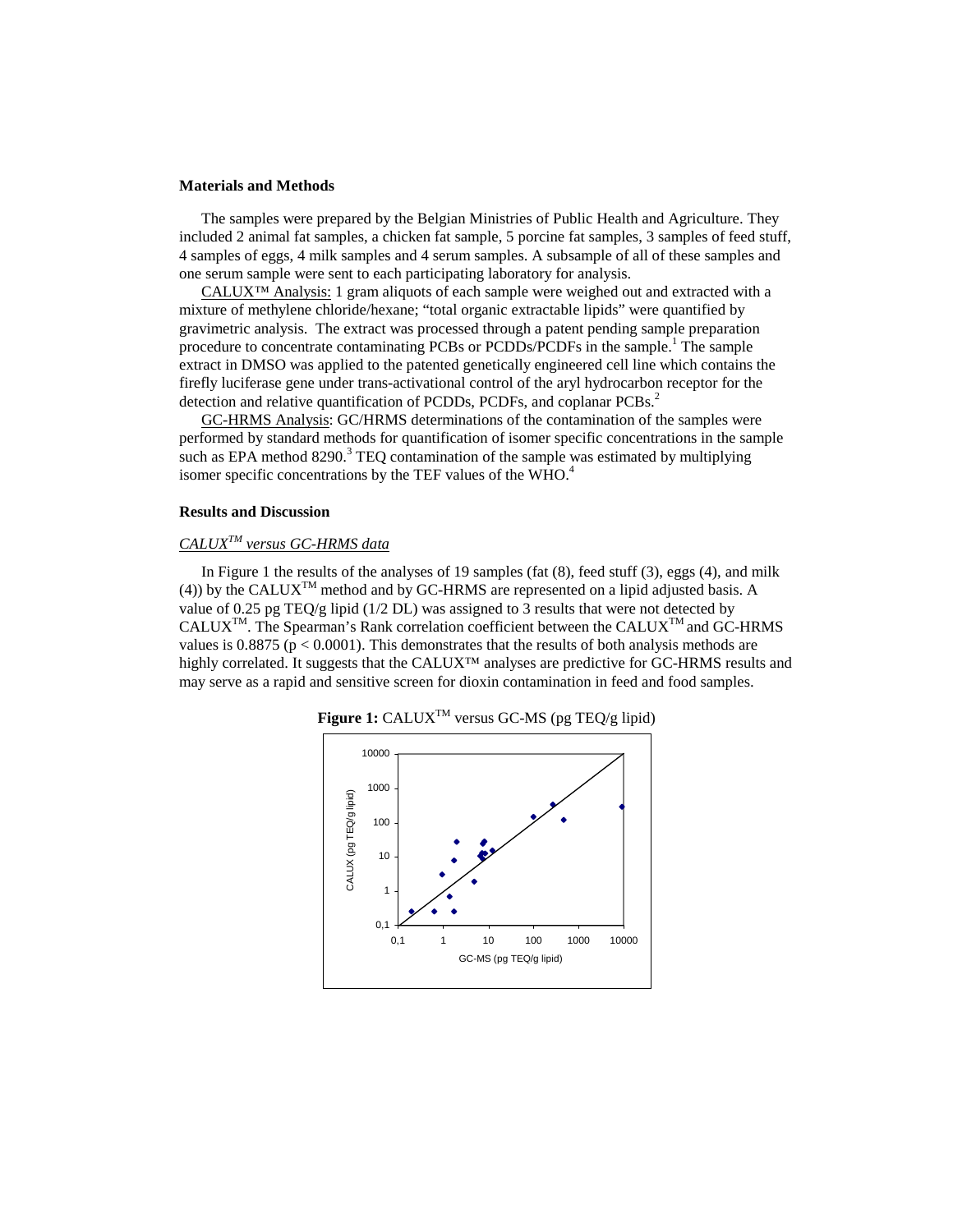As seen in Figure 1, CALUX<sup>TM</sup> estimates of TEQ are often higher than GC-HRMS measurements. CALUXTM measurements exceed GC-HRMS measurements in 13 of the 19 paired observations. In 8 of 19 observations the values are very similar. A sign test does not reject the hypothesis that the difference between the two measurements made on the same biological sample is as likely to be positive as it is to be negative ( $p = 0.167$ ).

Graphically represented in Figure 2 are the Log transformed data comparing CALUX™ determinations with GC-HRMS determinations of TEQ contamination in the samples on a lipid adjusted basis. The correlation coefficient amounts to 0.85; the Log transformed data follow a normal distribution (Shapiro-Wilk W=  $0.94296$ , p <  $0.2979$ ).





**Figure 3:** Correlation CALUX™ and GC-HRMS TEQ data around 5 pg TEQ/g lipid



Figure 3 illustrates 12 measurements for observations in a region of interest near 5 pg TEQ/g lipid. Dotted reference lines at 5 pg TEQ/g lipid are drawn. Of 12 observations, 10 have  $CALUX^{TM}$  measurements that exceed corresponding GC-HRMS measurements. Using the reference lines, decisions based on 5 pg TEQ/g lipid would be concordant between  $\widetilde{CALUX}^{T\tilde{M}}$  and GC-HRMS in 10 of 12 cases. The remaining 2 observations (in the upper left square) would be labeled as exceeding 5 pg TEQ/g lipid by  $CALUX^{TM}$  but not by  $GC-HRMS$ .